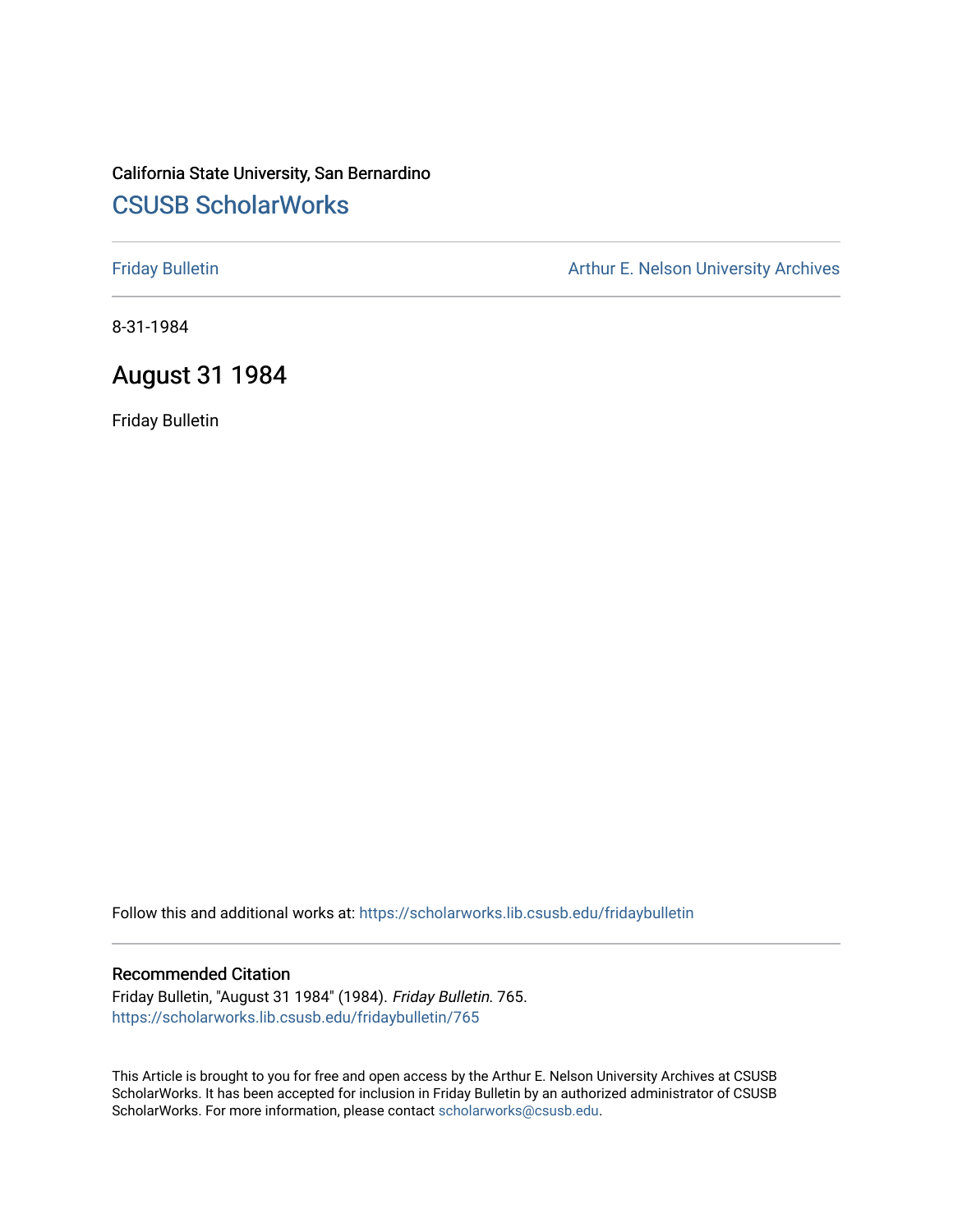# **THE BULLETIN**

California State University, San Bernardino **AUGUST 31, 1984** 

**University Convocation** Launching Cal state's 20th year, and Its first as To Be Tuesday, Sept. 11 a university, will be President Anthony H. Evans' convocation address to all faculty and staff at 9 a.m., Tuesday, Sept. 11 in the Gymnasium.

The president will discuss plans and hopes for the coming year in the hour-long convocation. Supervisors will arrange for necessary services to be covered while employees attend.

This convocation will be Dr. Evans' third institution-wide address to the campus community. Last September the convocation also opened the new academic year. The first message to all employees came mid-year, as President Evans arrived on campus Nov. 1, 1982, after the school year was underway.

1984-85 Holiday For the first time in the history of the university, Schedule Announced four earlier holidays will be observed around Christmas. Lincoln's and Washington's birthdays from February, 1984 will be observed on Thursday and Friday, Dec, 20-

21, 1984, extending the Christmas holiday to six days. Also university employees will have two short work weeks in September with the observance of Labor Day on Sept. 3 and Admission Day Sept. 10.

Following is the calendar of university holidays for the 1984-85 academic year:

Date of holiday

Monday, Sept. 3 Monday, Sept. 10 Monday, Oct. 8 Monday, Nov. 12 Thursday, Nov. 22 Tuesday, Dec. 25 Tuesday, Jan. 1 Monday, Jan.21 Tuesday, Feb. 12 Monday, Feb. 18 Monday, May 27

Holiday

Labor Day Admission Day Columbus Day Veteran's Day **Thanksgiving** Christmas

New Year's Day

Memorial Day

Martin Luther King Day Lincoln's Birthday Washington's Birthday

Same day Same day Friday, Nov. 23 Monday, Dec. 24 Same day Same day Same day Same day July 5, 1985 Monday, Dec. 23, Same day

To be taken on

**Newsweek Editors Speak Here To World Affairs Council** 

A panel of editors and correspondents from Newsweek magazine will speak to a World Affairs Council dinner at 6:45 p.m., Tuesday, Sept. 25 in the Commons.

Expected for the program are Maynard Parker, editor; Thomas M. DeFrank, White House correspondent; Susan Dentzer, general business.editor; Nicholas M. Horrock, national security correspondent; and Gerald Lubenow, San Francisco bureau chief. Keservations should be made with the World Affairs Council, 787-5744.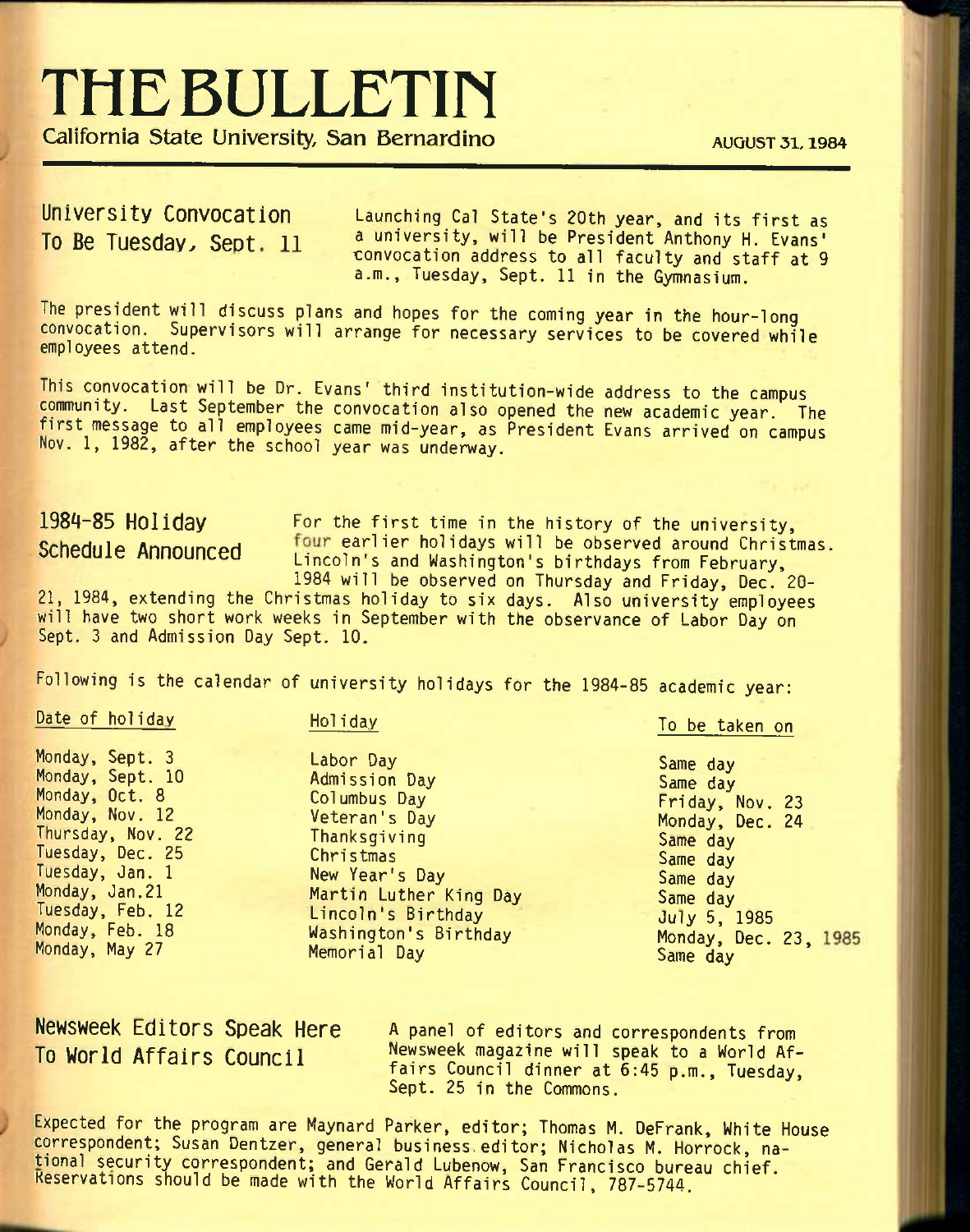# **Class Schedule Change Effective This Fall**

Beginning this fall quarter, the university will change its traditional four-day scheduling of classes. The new format will have classes in threeand two-day blocks.

Monday-Wednesday-Friday classes will meet for 70 minutes on Monday and Wednesday and 60 minutes on Friday. Tuesday-Thursday classes meet for 100-minute periods each day.

With the growing need for additional classroom space, an ad hoc committee of faculty, staff and students recommended the change which will make better use of the campus on Fridays.

The extra time available for class scheduling is equivalent to increasing the capacity by 613 full-time equivalent students. The projected schedule provides for a greater variety of class lengths and allows each classroom to be scheduled for two additional five-unit courses per term, said Dr. Jerrold Pritchard, associate vice president for academic programs.

| University Prepares   | Advisement and orientation activities will take place                               |  |
|-----------------------|-------------------------------------------------------------------------------------|--|
| For New Academic Year | next week as the college prepares for its first aca-<br>demic year as a university. |  |

Reading comprehension and Educational Opportunity Program math placement tests will be Wednesday, Sept. 5 in PS 10. The reading test begins at 1 p.m. and the math test is slated for 9 a.m.

EOP freshman advisement will be in PS 122, PS 131 and PS 133 from 9 a.m. to noon and 1 to 4 p.m., Thursday, Sept. 6.

New student orientation for transfer students will be from 6 to 9 p.m., Thursday, Sept. 6 in the Student Union.

On Saturday, Sept. 8, the English placement tests will be given at 8:30 a.m. and the entry-level mathematics test will be given at 1:30 p.m. Both are in PS 10.

Activities scheduled for the following week include parent and freshman orientation, faculty meetings and advisors meetings.

**Pool Closes Today** The pool in the physical education complex will close at 5 p.m., today until further notice. The facility is being shut down for maintenance work.

*TTie California State Uni^rsity, San Bernardino BJHETIN is published by the Public Affairs Office, AD 117, Ext. 7558. Items for publicaticn* shcxiZd *be received in writing by nocn Ti^sday.* 

|                   | The TTI PROF. ISSUE THERE TOY MANIFORMED MANIFOLD TO TEMPLACE THE METALLY AS TEMPLE THOUGHT |        |
|-------------------|---------------------------------------------------------------------------------------------|--------|
|                   | Edna Steinman, Director of Public Affairs                                                   |        |
| Editor Ken Miller | Calendar Items Ruth Moran                                                                   |        |
| Volume 19         | Printed in the Duplicating Center                                                           | No. 49 |
|                   |                                                                                             |        |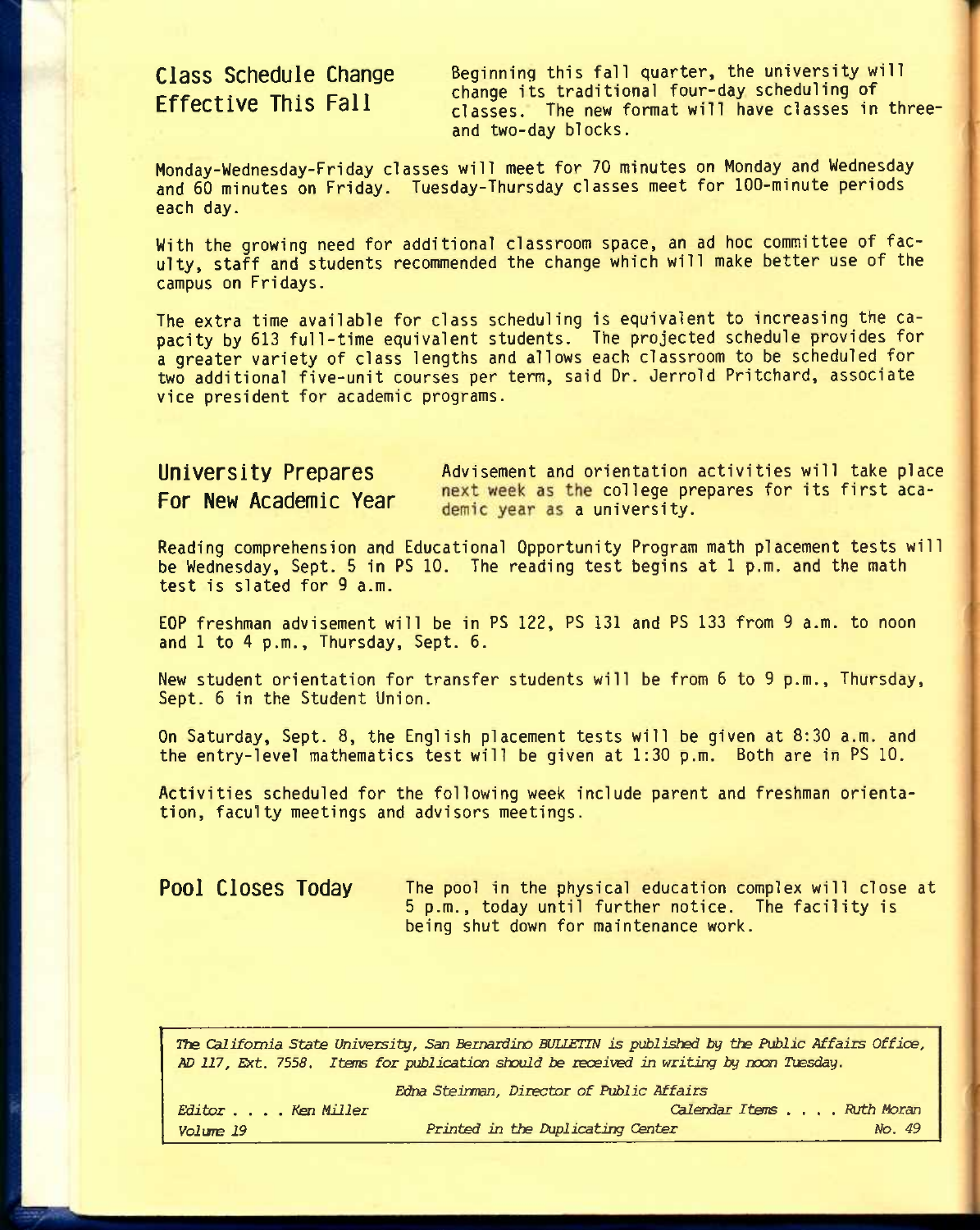**Open Enrollment Begins** The open enrollment period for the State Employees' Sept. 1 For Six Weeks Medical and Hospital Care and Dental Benefit programs begins Sept. 1 and closes Oct. 15.

This is the time for employees to register for a new insurance program or to make changes to their present plans. Information about the plans is being sent to employees this week.

The effective date of the enrollment or change will depend upon the receipt of the application in the PERS Office (for medical) or the State Controller (for dental). The effective dates will be no later than Dec. 1.

The Personnel Office, located in SS 151, will accept enrollments or changes between 9 a.m. and 4 p.m. on the following Fridays: Sept. 7, Sept. 14, Sept. 21, Sept. 28, Oct. 5 and Oct. 12.

For a change in dental benefits, employees must complete necessary forms available from the Personnel Office. For a medical plan revision, employees must complete a worksheet in the information packet. Oct. 15 is the deadline for submission of documents. Nothing received by the Personnel Office after that date can be processed.

Rates for health insurance plans changed Aug. 1. Four plans increased and seven decreased. The changes were seen on July pay warrants.

Contributions by the state toward the employee's insurance plan increased, also effective on the July checks. The new state share is: employee only, \$86; employee and one dependent, \$167; employee and two or more dependents, \$209.

Dr. Ackley Receives 11th Dr. Richard Ackley (National Security Studies) Fnr <^tiifiv Matprialc received a \$500 grant from the National **brant l-or btuay nateriais** strategy information Center. His 11th award from the center is \$200 larger than previous years.

The funds will be used for teaching materials relevant to national security studies. The NSIC is a private foundation for improving and supporting the study of national security affairs.

## **Employment Opportunities**

(Applications will be accepted from 2 p.m., today until 2 p.m., Sept. 18, unless otherwise noted.)

**HOUSING** Assistant Director, Student Housing--\$1256-\$1487/mo.; ful1-time, permanent; available immediately,

**RECORDS** Clerical Assistant IIA--\$1093- \$1288/mo.; full-time, permanent; available immediately.

#### SAIL

(not state position) Reading Specialist--\$1126-\$1349/mo.; 11/15 time, temporary to June 30, 1985; renewable, 2 years; available immediately,

#### STUDENT UNION

(not state position) Night Manager—\$6.57/hr.; 20 hours per week, temporary to June 30, 1985; available immediately; three positions available; apply by 2 p.m., Sept. 11.